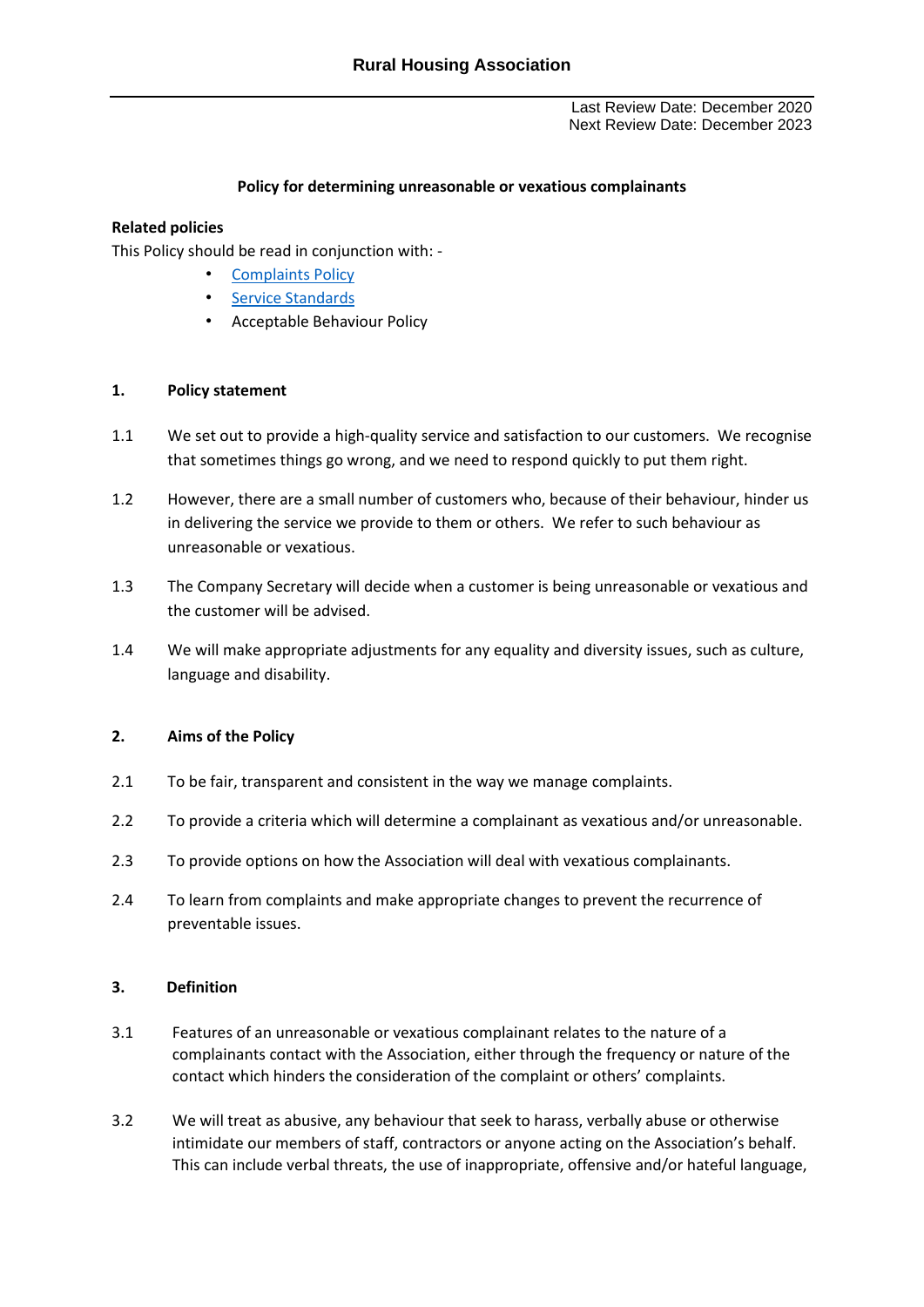Last Review Date: December 2020 Next Review Date: December 2023

#### **4. How we decide whether a complaint is considered to be vexatious**

Complainants (and/or anyone acting on their behalf) may be deemed to be vexatious where the Association considers that previous or current contact with them shows that they meet at least *one* of the following criteria.

Where complainants:

- Persist in pursuing a complaint where the Association's complaints process has been fully and properly implemented and exhausted;
- Makes repeated complaints about the same subject (with minor differences);
- Seek an unrealistic outcome and persists in their attempts to achieve the desired outcome;
- Have insufficient or no grounds for the complaint and making the complaint only to annoy or for any other reason not made obvious;
- Contact from the complainant that is frequent, lengthy and overly complicated;
- Excessive demands on the resources available whilst a complaint is being considered. For example, excessive telephone calls; constant emails; complex letters demanding immediate responses;
- Introduces trivial or irrelevant information as part of the complaint and/or whilst the complaint is being investigated and expect this to be considered;
- Persistently change the substance of a complaint or continually raise new issues or seek to prolong contact by continually raising further concerns or questions whilst the complaint is being addressed;
- Are repeatedly unwilling to accept documented evidence given as being factual or deny receipt of an adequate response in spite of correspondence specifically answering their questions;
- Repeatedly do not clearly identify the precise issues which they wish to be investigated, despite the reasonable efforts of the Association to help them specify their concerns;
- Have threatened or used physical violence towards employees at any time;
- Have harassed or been verbally abusive on more than one occasion towards employees dealing with the complaint;
- Make repetitive complaints and allegations which ignore the replies which Officers have supplied in previous correspondence;